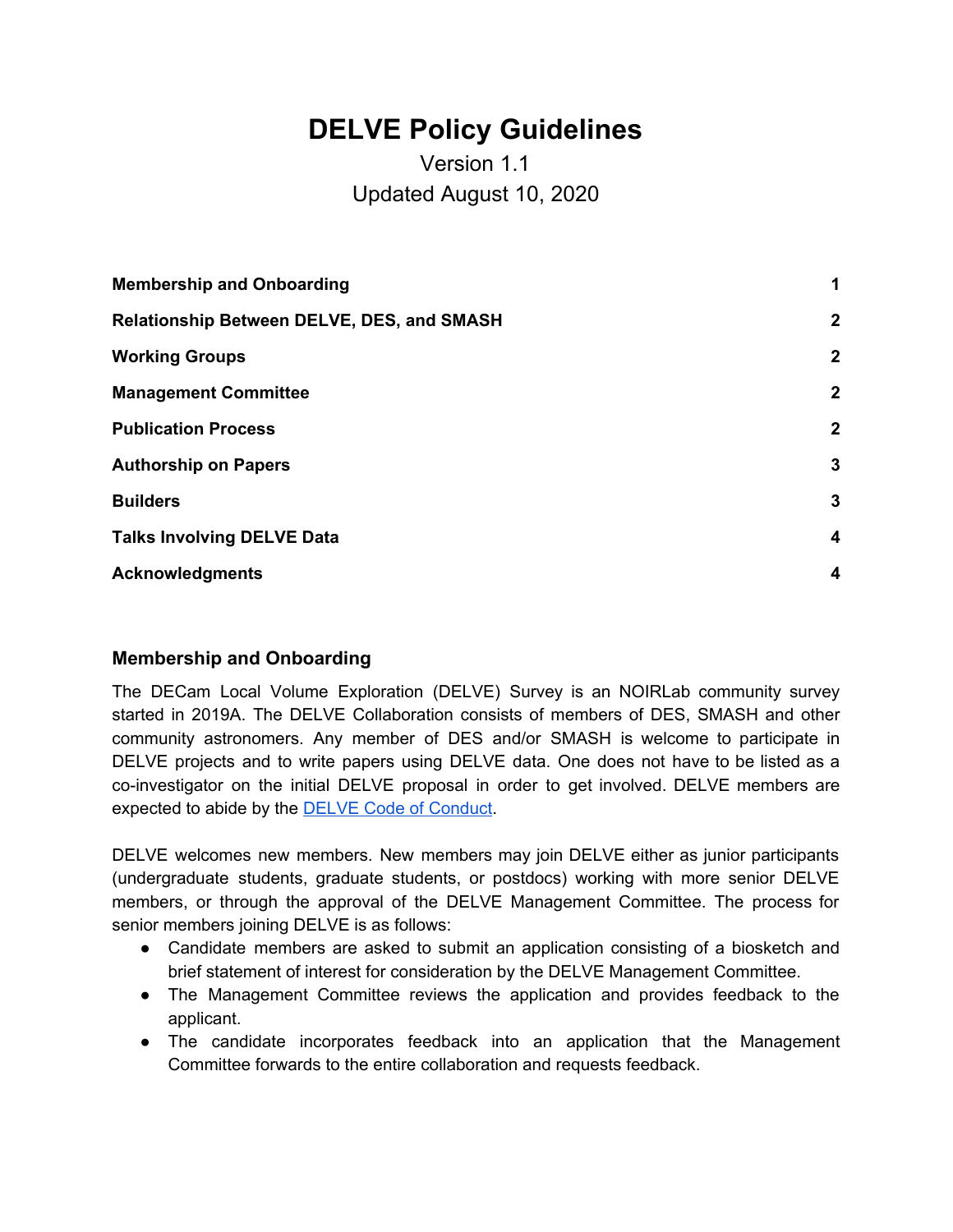● Any concerns will be raised to the Management Committee, who will make a final judgement on new membership applications.

# <span id="page-1-0"></span>**Relationship Between DELVE, DES, and SMASH**

There are two broad categories of DELVE projects for which different sets of policy guidelines apply:

- 1. Projects that use only DELVE data (no proprietary DES or SMASH data) must follow the policies listed in this document.
- 2. Projects that combine DELVE data with proprietary DES and/or SMASH data must follow the policies outlined in the approved [DES-SMASH](https://des-docdb.fnal.gov/cgi-bin/private/ShowDocument?docid=8927) MoU in addition to the policies described here.

# <span id="page-1-1"></span>**Working Groups**

The DELVE collaboration consists of several working groups. The initial scientific working groups will be associated with the wide-area survey (WIDE), Magellanic Clouds survey (MC), and the deep fields (DEEP). Additional scientific and/or infrastructure subgroups may be proposed and approved by the Management Committee. Each subgroup will be responsible for keeping a list of approved projects. Subgroup coordinator terms will be no longer than two years with possibility for renewal.

#### <span id="page-1-2"></span>**Management Committee**

The goal of the DELVE Management Committee is to provide scientific direction, set collaboration policy, and arbitrate disputes that may arise within the collaboration. The Management Committee will consist of at least five DELVE members, and will be initially comprised of the PI, the subgroup coordinators, and an early-career representative. Positions in the DELVE Management Committee will be ex-officio, with the exception of the early-career representative. The early-career representative will have a term of 1 year, with the possibility of renewal for an additional term.

# <span id="page-1-3"></span>**Publication Process**

Declaring a project:

- 1. Projects involving DELVE data and associated publication plans should be discussed within the relevant subgroup as early as possible to facilitate cooperation between DELVE members.
- 2. The project leads will assemble a short summary describing the project and circulate it to the relevant subgroup.
- 3. Assuming no concerns are raised, the subgroup coordinators will circulate the project description to the full DELVE collaboration and (again assuming no concerns are raised) add the project to the list of projects managed by each subgroup.
- 4. As project analyses advance, details should be shared with the group via DELVE telecons and by posting results to the Google drive.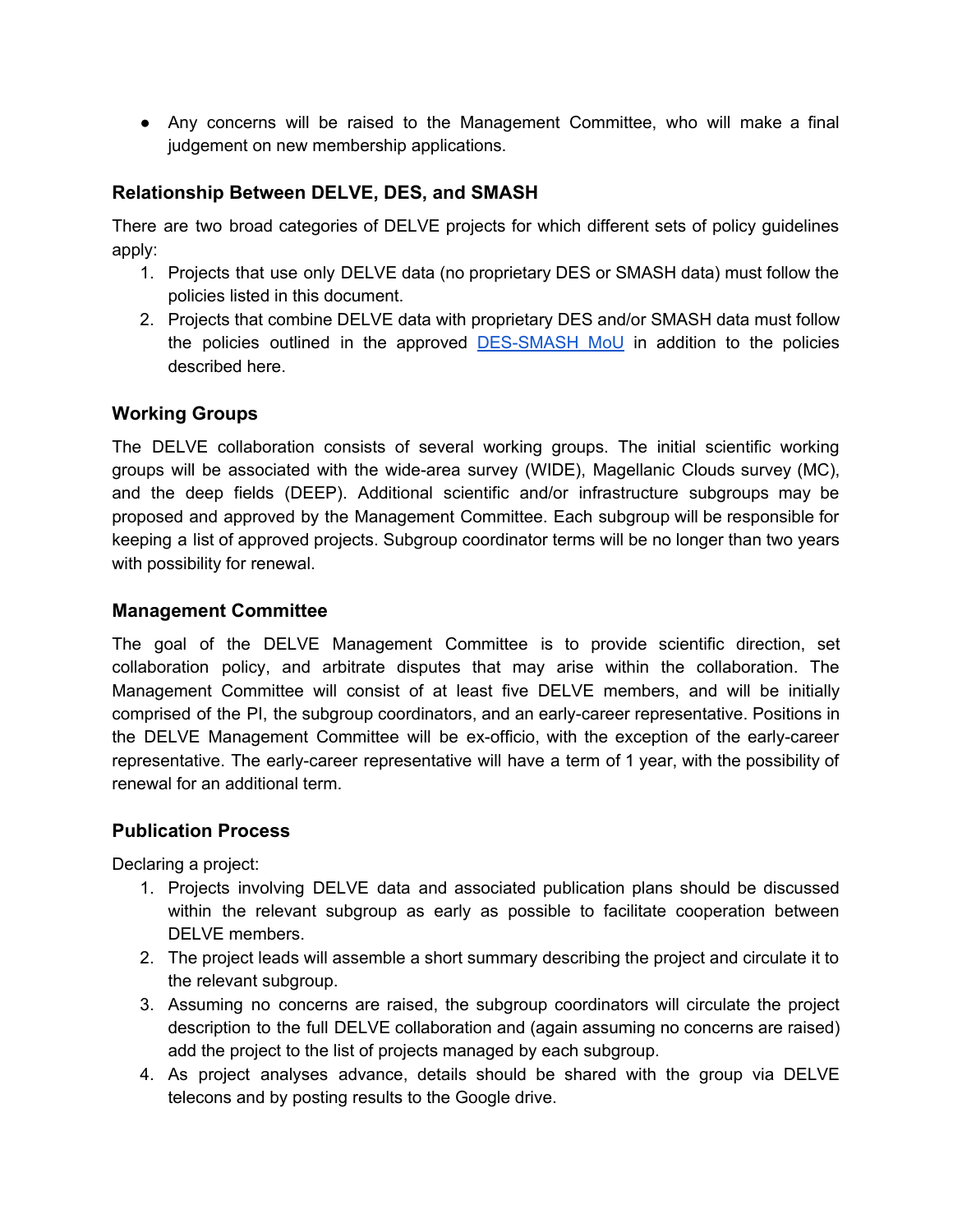Publishing a paper:

- 1. Lead authors should periodically circulate paper drafts to the relevant subgroup while paper drafting is in progress.
- 2. After circulating a complete draft, allow at least a two-week period for paper review and author sign-up, unless there are special circumstances (e.g., specific time pressure from external competition). The planned submission date should be announced to the group.
- 3. The lead authors on a paper may optionally designate an internal referee to provide critical feedback on the draft.
- 4. The lead authors should keep the group up-to-date on submission, journal referee comments, and while preparing responses.

Additional details:

- 1. Papers should include the acknowledgements listed [below](#page-3-1).
- 2. Papers need to have a FNAL publication number (see [here](https://lss.fnal.gov/cgi-bin/getnumber.pl)).

#### <span id="page-2-0"></span>**Authorship on Papers**

DELVE uses an opt-in, two-tiered authorship system. The first tier consists of authors that have directly contributed to a particular paper. The second tier consists of authors that have made general contributions to the DELVE project (i.e., "Builders"), and appear in alphabetical order after the first-tier authors. The lead authors on a given paper will have primary responsibility for determining authorship and author order within the first tier (with consultation of DELVE leadership if needed).

Please add, and keep up to date, your author information (e.g., publication name, affiliation) on the master author spreadsheet:

[https://drive.google.com/open?id=1ZTR0pYQdqu1o1M7Wu9A4vIMAgYwTrU-Su9iH9z6cV\\_s](https://drive.google.com/open?id=1ZTR0pYQdqu1o1M7Wu9A4vIMAgYwTrU-Su9iH9z6cV_s)

This list contains author information for all members and is not specific to any single paper. The author list for specific papers will be assembled from this information.

#### <span id="page-2-1"></span>**Builders**

DELVE members can earn "builder status" by making concrete and identifiable infrastructure contributions to the DELVE project comparable to a month of full-time effort.

Example activities that would count towards builder status (not an exclusive list):

- **DELVE** observing
- Contributions to DELVE observing tools and observing strategy
- DELVE data processing
- DELVE object catalog creation
- Photometric calibration for DELVE
- Validation and characterization of DELVE object catalogs (e.g., identifying artifacts, evaluating object detection completeness, star-galaxy separation, astrometric precision)
- Organizational responsibilities for the DELVE Collaboration